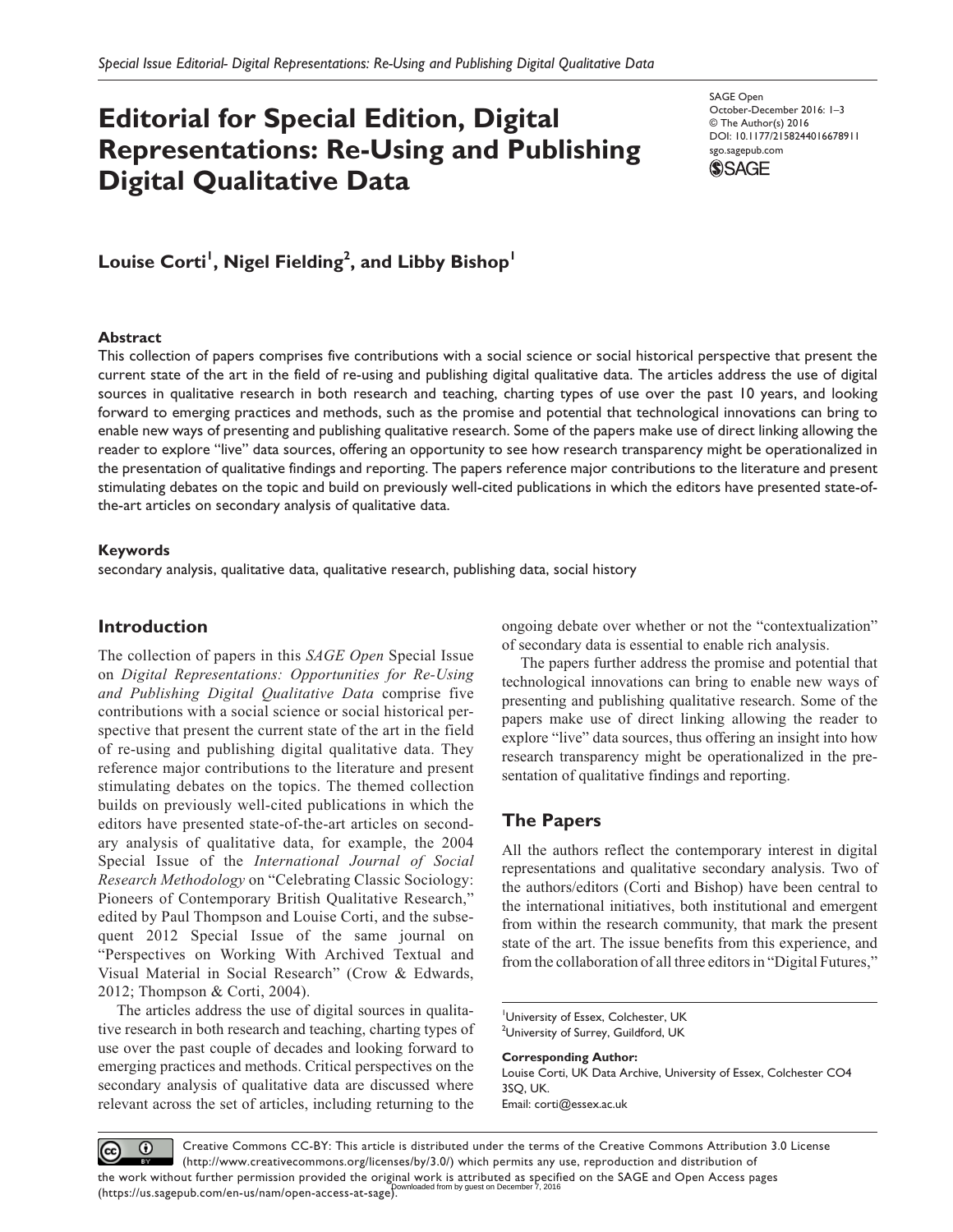a funded project engaging with the cutting edge affordances of Web 2.0 technologies and beyond in application to qualitative research, culminating in the U.K. Data Service's online data browsing system, QualiBank (UK Data Service, 2014).

Corti and Fielding in their paper, titled "Opportunities From the Digital Revolution: Implications for Researching, Publishing and Consuming Qualitative Research," examine the existence of knowledge and data in digital form and how these offer opportunities for research and study (Corti & Fielding, 2016). They examine the role of "born digital" materials and trust in, and persistence of, these sources. The paper addresses the significant research opportunities brought by Big Data by applying computational technologies to digital textual sources. They offer exemplars of the contemporary use of qualitative data within academia and citizen (social) science. The Internet and other online media are re-shaping the discovery process with crowdsourcing generating much new data and knowledge. The authors note the need to understand new and emergent modes of doing and reporting informal social science research arising from these trends. What are the implications for research data services in supporting access to these information sources? The authors examine current practices in generating new kinds of knowledge outputs, and in more formal academic publishing, they note the role of the "enhanced publication," a peerreviewed digital output where readers can interact with primary raw data sources. The paper addresses the need for the publishing interface to enable easy authoring, and is mindful of the effort involved by author and reader and the potential returns.

Finally Corti and Fielding's paper addresses the recent debate about research transparency, drawing on value of replication of data and methods to enable openness, yet questioning how some traditional and specific research practices might be eroded by inflexible journal publisher policies. The authors highlight the intellectual and methodological challenges of demonstrating transparency of qualitative research by showing various practical solutions for adding context to data, and through transparency of *production*. Finally the authors conclude on the strengths and weaknesses of the *analytic* transparency, a policy recently proposed by the political science community in the United States to evidence claims made with data in academic publications.

Bishop and Kuula-Lummi's contribution, titled "Revisiting Qualitative Data Reuse: A Decade On," provides a journey through two decades of re-using digital qualitative data created from previous research projects (Bishop & Kuula-Lummi, 2016). Re-use provides a unique opportunity to study the raw materials of past research projects to gain insights for both methodological and substantive purposes. In the past decade, use of the approach has grown rapidly to become widely accepted and practiced. This growth is explained by several factors such as the open data movement, research funders' policies supporting research transparency and data sharing, and researchers seeing benefits from sharing all manner of resources. A further factor enabling data re-use has been improved services and infrastructure, such as the U.K. Data Service and the Finnish Social Science Data Archive, which provide access to hundreds

Nevertheless, challenges remain when re-using qualitative data and Bishop and Kuula-Lummi's paper engages with the roles of context, ethical issues, and sampling from digital data archives. Recent case studies of data re-use for studies of health, food, family, and more are presented that illustrate innovative approaches used in both research and teaching. Diverse forms of collaboration among primary and secondary researchers work to fill in gaps of contextual information, and to generate deep insights into data. The case from Finland suggests that their most popular qualitative data set is one generated for a writing competition: a collection of 800 autobiographical narratives, including some fiction and poetry, on the conditions and experiences of poverty. The writings' popularity for research lends new insight to the academic debate over recovery of context in secondary analysis, in particular negating the, sometimes militant, view held by some social researchers about the absolute necessity of rich context to support re-use of raw data. Responses from users who have confronted the data say that they did so with very little context and documentation available, and further, did not express any need for it. This provides evidence that the depth and richness of a large data set can ameliorate lack of context, and that it can stand on its own as a resource to interrogate.

of data collections for social scientists.

The two papers written by Lawrence and Elliott and Sutcliffe-Brown are based on social historical reinterpretation of existing data from a well-known scholar who published widely in the area of social class, Ray Pahl. They present insight into the re-use of much older data sources, digitized for the purpose of re-use and offer a methodological focus that addresses methods of data sampling and selection in qualitative analysis. At a broad level, all three authors are confronting a central debate in social theory—the relative roles played by agency and structure.

Lawrence and Elliott in their contribution, titled "The Emotional Economy of Unemployment: A Re-Analysis of Testimony From a Sheppey Family, 1978-1983," re-use six interviews from one couple, Linda and Jim, who had been central voices in Pahl's book, *Divisions of Labour* (Lawrence & Elliott, 2016). In their paper, the authors return to these interviews to explore themes that had not been a focus for Pahl's research, focusing on emotions and identity. In doing so, they uncover new dimensions of agency in the stories from Linda and Jim. Pahl was explicitly situating his work in Thatcher's Britain and criticizing its policies, but Lawrence and Elliott take a longer, more historical view on these materials. In their revisiting of the data, Lawrence and Elliott develop a nuanced interpretation, one that acknowledges a longer view by looking not only at how Linda and Jim responded to critical periods of high unemployment but also their changing relationships with benefits, home ownership, and employment. These insights from seeing lives as a trajectory portray a deeper understanding of the emotional economy of unemployment.